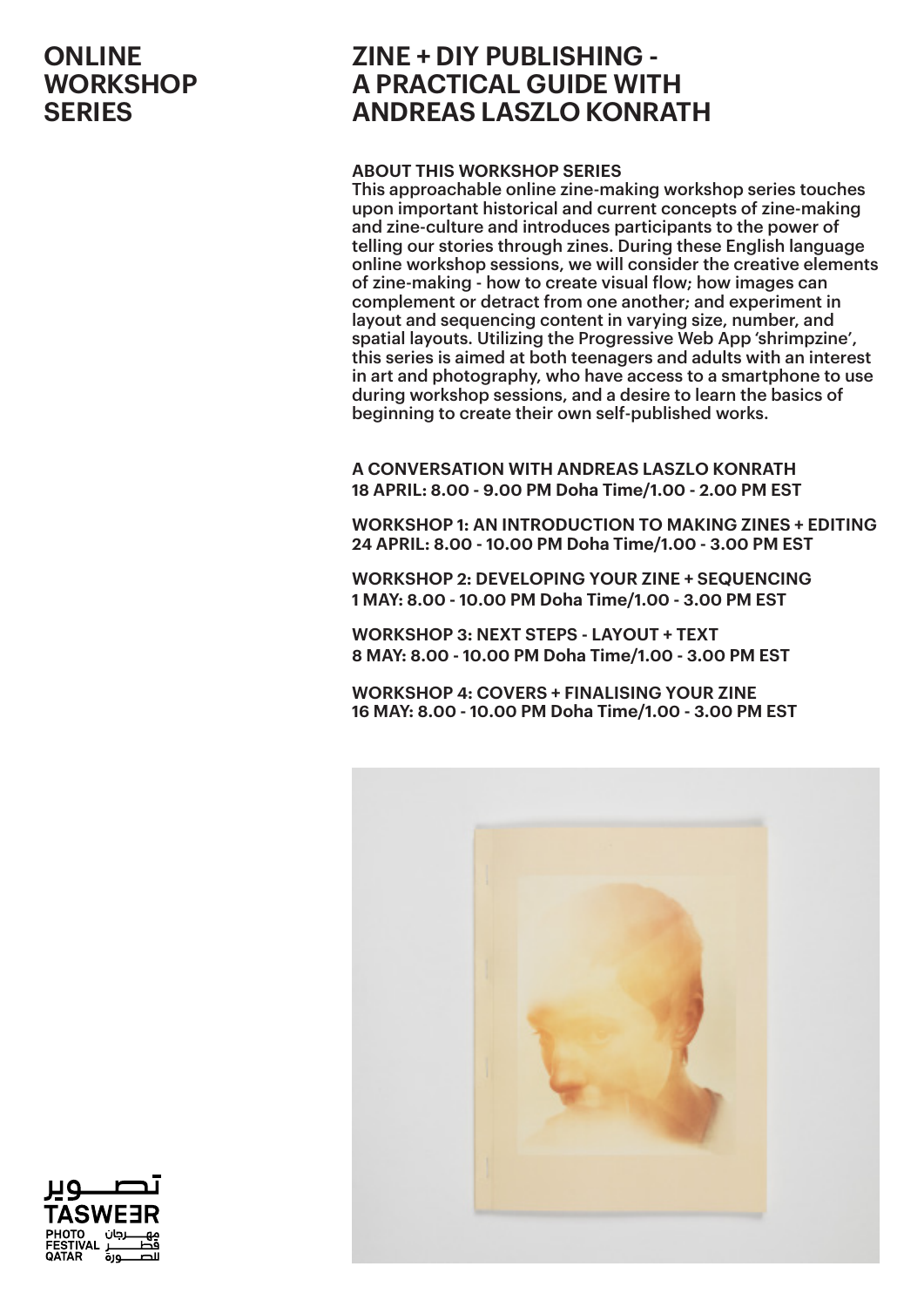## **A CONVERSATION WITH ANDREAS LASZLO KONRATH 18 APRIL: 8.00 - 9.00 PM GST 1.00 - 2.00 PM EST**

Join Tasweer's Artistic Director Charlotte Cotton in learning more about Andreas Laszlo Konrath and his creative journey in photography and zine-making. This conversation is also an introduction to the ZINE + DIY PUBLISHING workshop series and the Progressive Web App - co-founded by Andreas - 'shrimpzine'.

## **WORKSHOP 1: AN INTRODUCTION TO MAKING ZINES + EDITING 24 APRIL: 8.00 - 10.00 PM Doha Time 1.00 - 3.00 PM EST**

Workshop 1: An Introduction to Making Zines + Editing starts with a conversation about where we can begin our relationship with zines and considers the history of zines, understanding a zines' potential, and discovering the language of zines. Workshop participants will be introduced to the Progressive Web App 'shrimpzine', discussing its use as an access point to zine-making whilst being encouraged to improvise creatively and playfully. This workshop session will also focus on editing, encouraging users to think strategically about their photos, images and photo albums they have living on their mobile devices.

# **WORKSHOP 2: DEVELOPING YOUR ZINE + SEQUENCING 1 MAY:**

#### **8.00 - 10.00 PM Doha Time 1.00 - 3.00 PM EST**

In Workshop 2: Developing Your Zine + Sequencing, we explore the structure of the zine form, and how we find our own voices and identities through a zine practice. While we continue to develop your ideas and asking ourselves the crucial questions for this creative process:

- What is your zine is about?
- Are they a true representation of you, your identity, your interests, and/or your aspirations?
- What are you gaining from this practice?
- What are the challenges you face while creating your zine?

This session will also focus on sequencing and thinking strategically about the narrative in terms of layout:

- What will each page consist of images, text, collage?
- What happens as you turn the pages, the reverse side of each page, the building of a sequential narrative.
- Scaling images up and down remixing, re-editing, disassembling and reassembling the sequence.

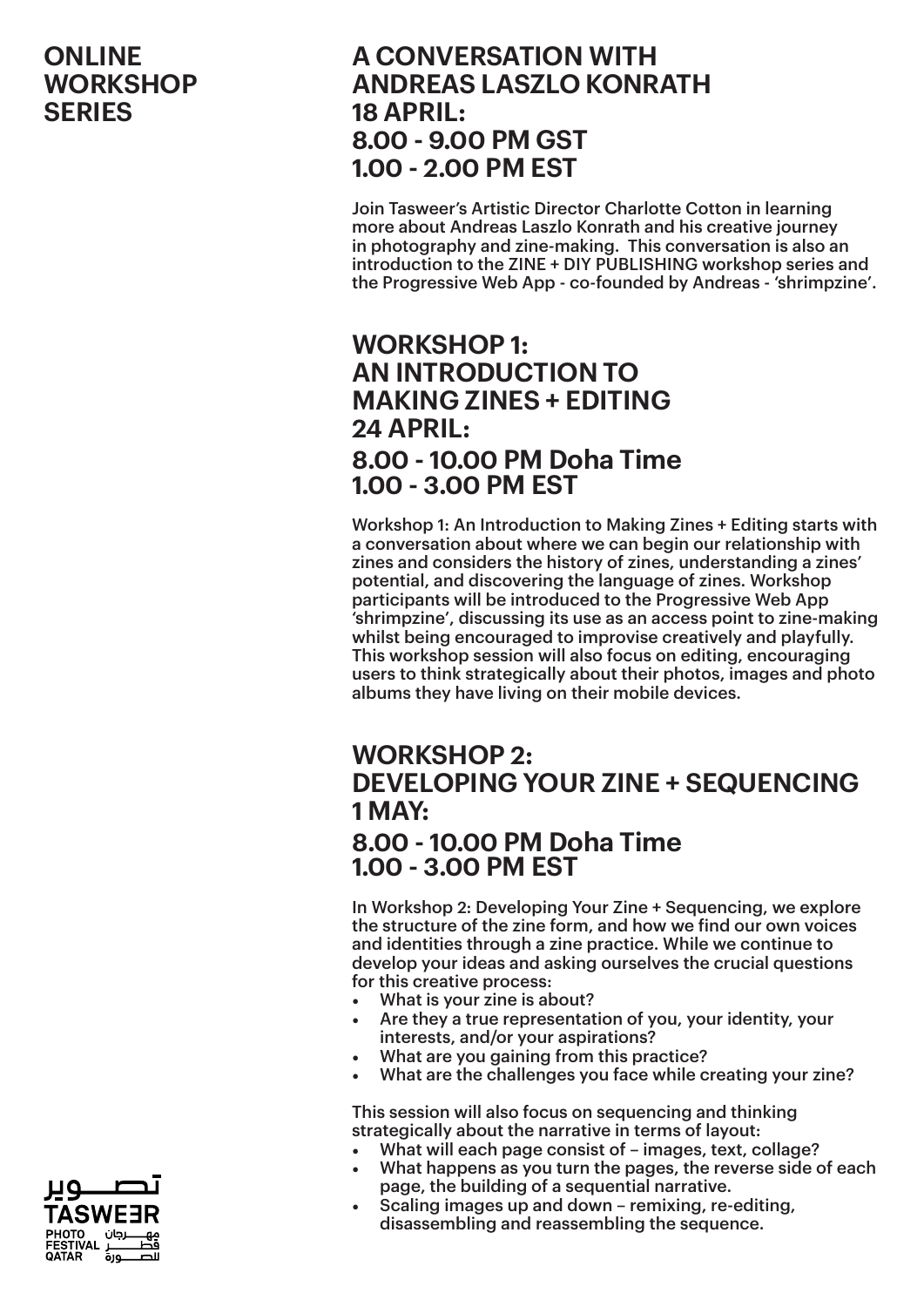### **WORKSHOP 3: NEXT STEPS - LAYOUT + TEXT 8 MAY: 8.00 - 10.00 PM Doha Time 1.00 - 3.00 PM EST**

Workshop3: Next Steps - Layout + Text looks at ways to play with the orientation of zines and introduce possibilities of interventions into the pages and structure of zines when printing and assembling. We consider the physical attributes and discuss grain direction, weight, the texture of paper. This session will also focus on applying any text elements to our zines – title, artist statement, information, acknowledgements, etc.

# **WORKSHOP 4: COVERS + FINALISING YOUR ZINE 16 MAY: 8.00 - 10.00 PM Doha Time 1.00 - 3.00 PM EST**

In Workshop 4: Covers + Finalising Your Zine, we will discuss how cover-making can elevate your zine and explore the sculptural presence of a zine. With different styles of covermaking strategies - dust jackets, interactive layers, interventions, gatefolds, 2-fold cover, belly bands, colophon page - the zine interior is supported and amplified. We will also give time for each participant to vocalize their thoughts in regard to their zines, and the future of zine making. We will touch upon how a zine-maker is often also the publisher who manages the costs, labour, distribution, customer networks, archiving, documentation, promotion, packing, shipping and all retail duties, all rolled into one. We discuss how to multitask all these roles and responsibilities for the best success of disseminating, sharing and even selling your zines in the world.